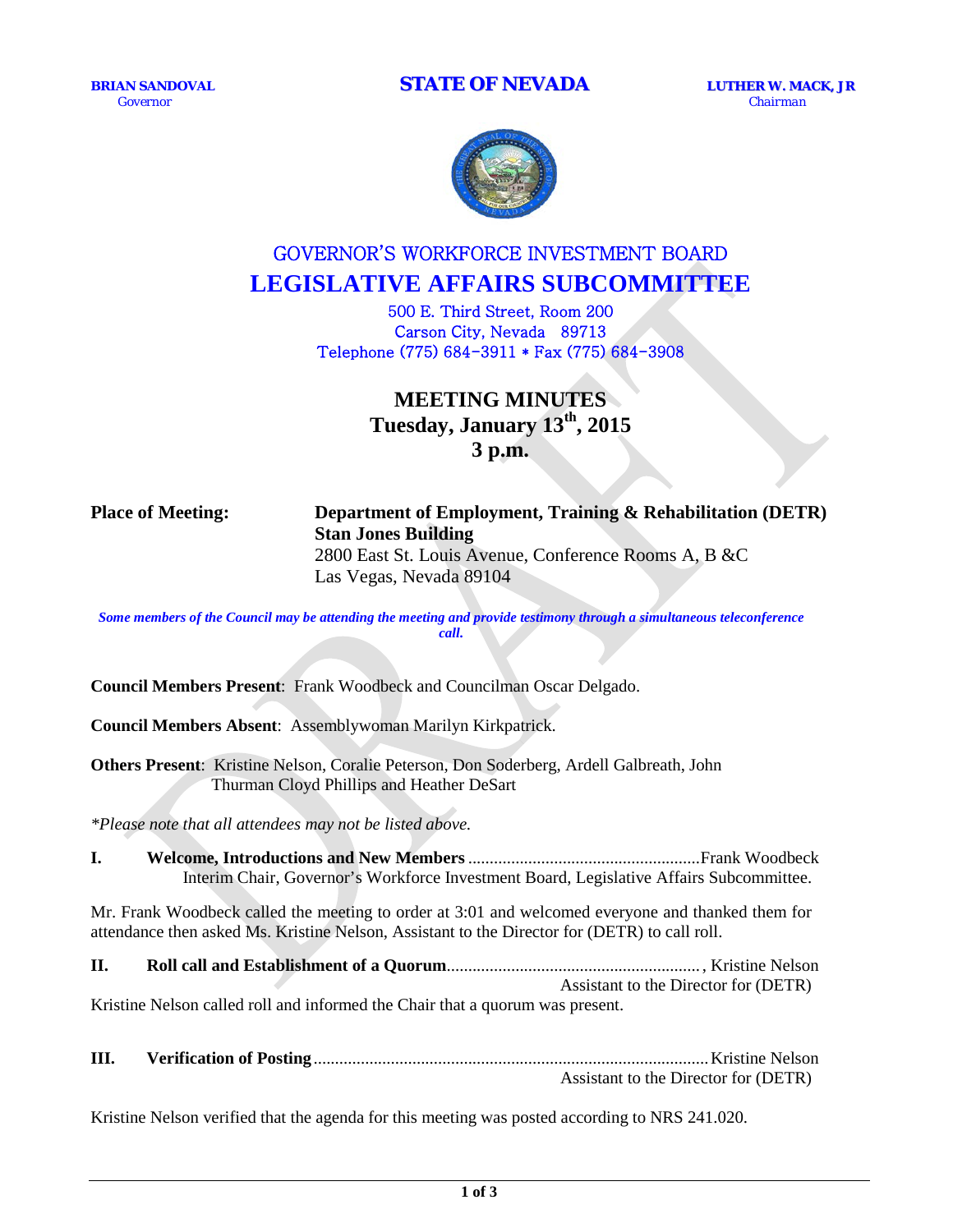**IV. First Public Comment Session** ............................................................................Frank Woodbeck Members of the public are invited for comment(s). **NO** action may be taken on a matter during public comments until the matter Itself has been included on an agenda as an item for *possible action*, and properly noticed pursuant to **[NRS 241.020](http://www.leg.state.nv.us/NRS/NRS-241.html#NRS241Sec020)**. Due to time constraints, the Chair may limit public comments to **three (3) minutes/person**.

When the Interim Chair announced the first public comment session, none were made.

**V. General Business** – ...............................................................................................Frank Woodbeck Executive Director of the Nevada College Collaborative, Nevada System of Higher Education (NSHE)

#### **a. Introductions – Subcommittee, DETR, Local Workforce Investment Boards**

Mr. Woodbeck introduced the subcommittee members and thanked Ardell Galbreath, Executive Director Workforce CONNECTIONS, Don Soderberg, Director/DETR & Cloyd Phillip, Executive Director Community Services Agency (CSA) via phone for their participation and attendance. Mr. Woodbeck referred to the by-laws and stated that the subcommittee is tasked to monitor and report back to the Governor's Workforce Investment Board (GWIB) on any legislation that may affect the board. *Noted for the record Ms. Heather DeSart, Deputy Director for WorforceCONNECTIONS joined the meetin*g.

### **b. Discussion – DETR's legislative initiatives**

Director Soderberg stated that most of DETR's bills are housecleaning. DETR's submitted budget will move the Industry Council's under the Research and Analysis Division of DETR under Mr. Bill Anderson if approved. Steve Hill, GOED has suggested consolidation of some of the sector committees to provide concise industry intelligence that directly affect Nevada's economic development efforts and the needs for training and possible workforce shortages. DETR will work with the committees to simplify their efforts and advise them of any changes *when* the budget is approved.

### **c. Discussion - Local Workforce Investment Boards' legislative initiatives/issues**

Mr. Galbreath and Ms. DeSart advised the subcommittee that the Local Elected Officials approved a 15% increase budget allocation to further support the Workforce Innovations Opportunity Act (WIOA) and the possible consolidation of the One-Stops and JobConnects. Mr. Galbreath looks forward to working with DETR and NSHE and the new partners mandated by WIOA to diversify our services to jobseekers and employers alike. Mr. Perea asked if WIOA is to take on a larger cost sharing would this cause an audit finding later. Mr. Galbreath did not foresee that with fiscal and procurement rules in place for the "system".

Mr. Thurman stated that Nevadaworks does not have any items at this time.

**d.** *Possible Action -* **Review of the Governor's Workforce Investment Board's Legislative Affairs Subcommittee (GWIB LAS) Charge/Bylaws**

Ms. Nelson stated that that the Deputy Attorney General's opinion was since this subcommittee constitutes a public committee the Bylaws must be reviewed, agreed upon and voted on. **It was moved and seconded to approve Motion Carried**

**e. Discussion - Communication plan**

This item is to ensure how best to communicate activity of this subcommittee to the GWIB.

### **f. Vetting suggestions and responsibilities of GWIB LAS members**

Ms. Nelson stated that all suggestions would flow through DETR that staff this subcommittee in behalf of the GWIB.